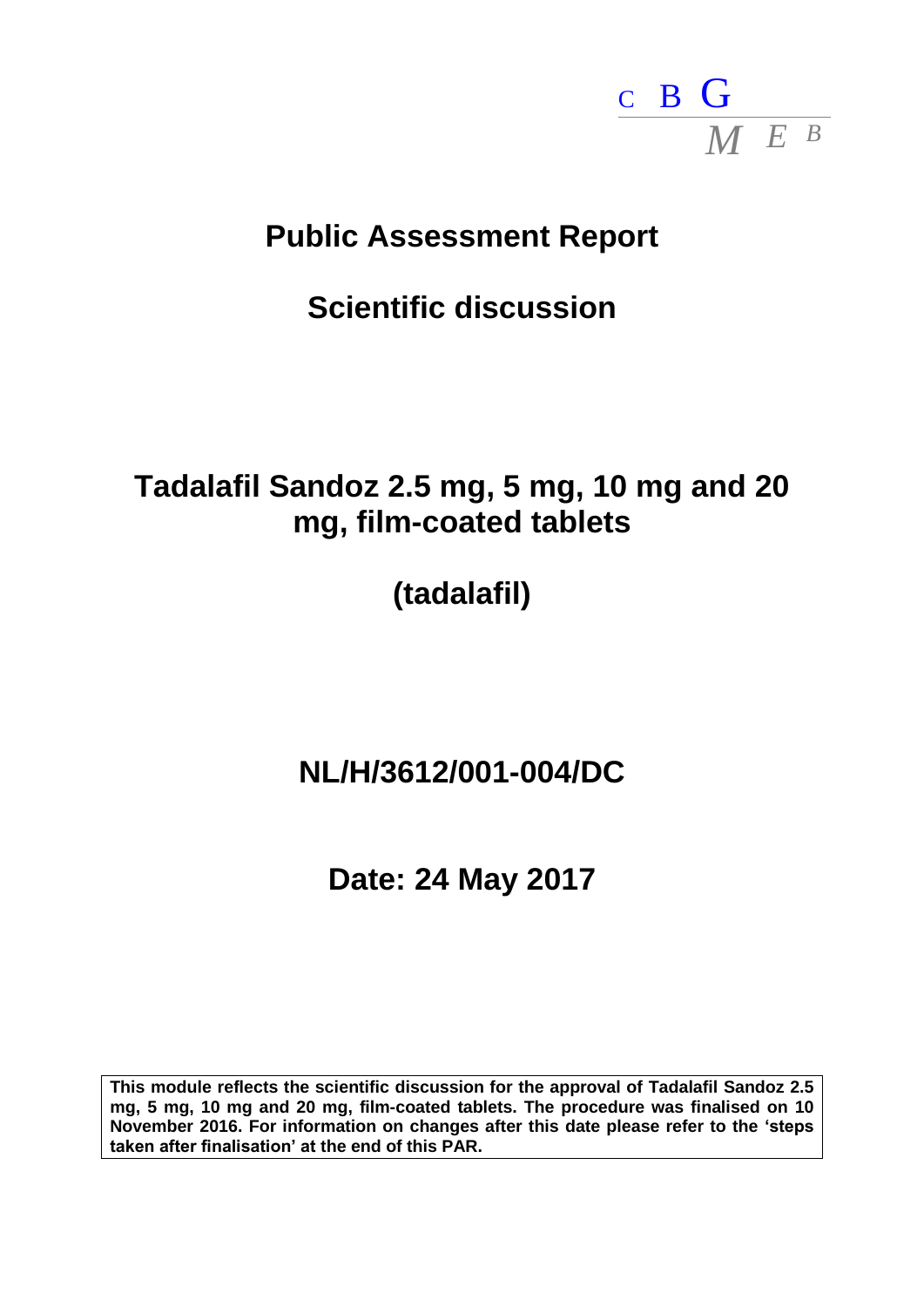

# **List of abbreviations**

| <b>ASMF</b><br><b>CEP</b> | Active Substance Master File<br>Certificate of Suitability to the monographs of the European Pharmacopoeia |
|---------------------------|------------------------------------------------------------------------------------------------------------|
| <b>CHMP</b>               | Committee for Medicinal Products for Human Use                                                             |
| CMD(h)                    | Coordination group for Mutual recognition and Decentralised procedure for<br>human medicinal products      |
| <b>CMS</b>                | <b>Concerned Member State</b>                                                                              |
| <b>EDMF</b>               | European Drug Master File                                                                                  |
| <b>EDQM</b>               | European Directorate for the Quality of Medicines                                                          |
| EEA                       | European Economic Area                                                                                     |
| <b>ERA</b>                | <b>Environmental Risk Assessment</b>                                                                       |
| <b>ICH</b>                | International Conference of Harmonisation                                                                  |
| MAH                       | <b>Marketing Authorisation Holder</b>                                                                      |
| Ph.Eur.                   | European Pharmacopoeia                                                                                     |
| PL                        | Package Leaflet                                                                                            |
| <b>RH</b>                 | <b>Relative Humidity</b>                                                                                   |
| <b>RMP</b>                | Risk Management Plan                                                                                       |
| <b>SmPC</b>               | <b>Summary of Product Characteristics</b>                                                                  |
| <b>TSE</b>                | Transmissible Spongiform Encephalopathy                                                                    |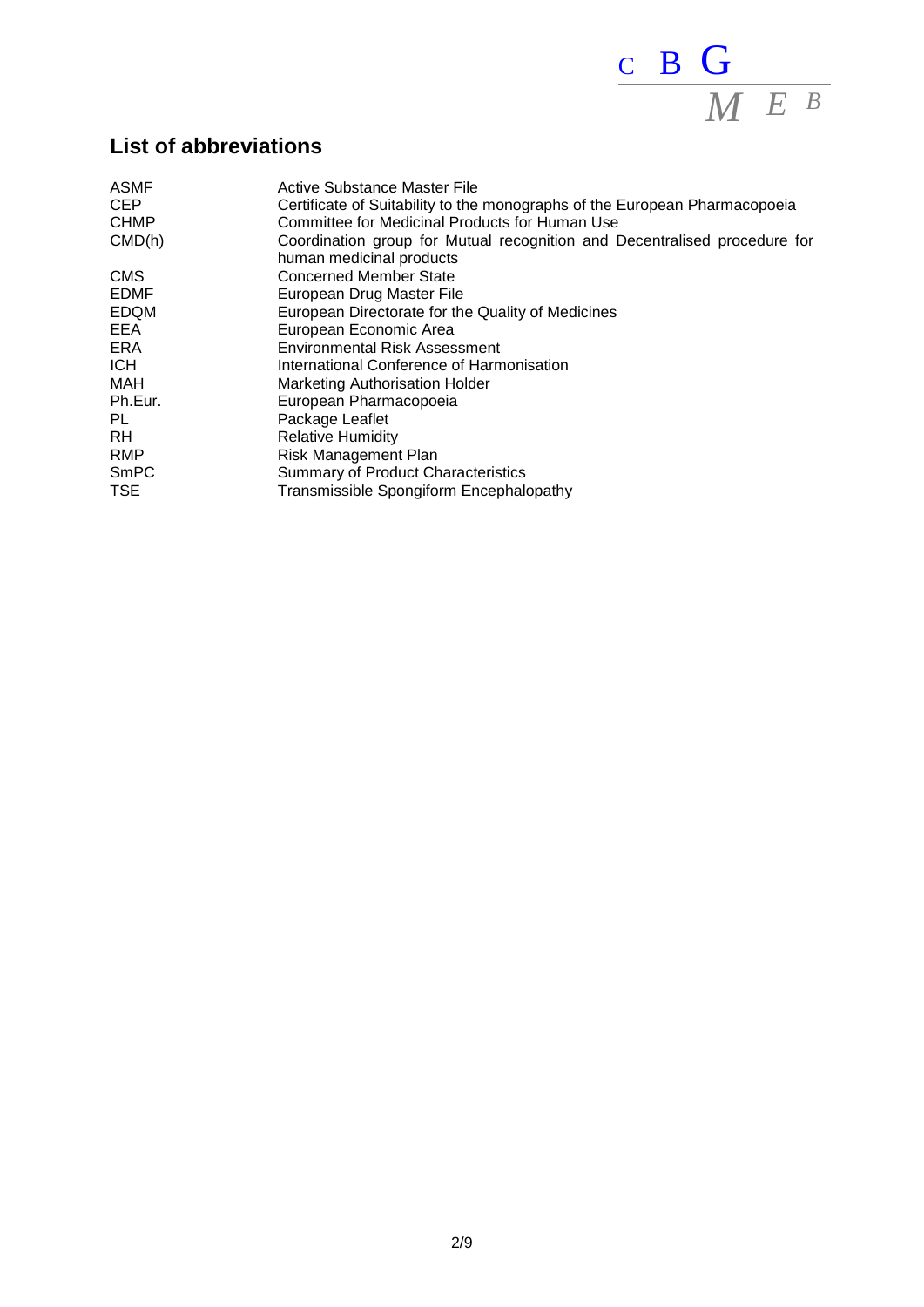

# **I. INTRODUCTION**

Based on the review of the quality, safety and efficacy data, the Member States have granted a marketing authorisation for Tadalafil Sandoz 2.5 mg, 5 mg, 10 mg and 20 mg, film-coated tablets from Sandoz B.V.

The product is indicated for:

- Treatment of erectile dysfunction in adult males. In order for tadalafil to be effective for the treatment of erectile dysfunction, sexual stimulation is required.
- Treatment of the signs and symptoms of benign prostatic hyperplasia in adult males (only the 5 mg strength).
- Treatment in adults of pulmonary arterial hypertension (PAH) classified as WHO functional class II and III, to improve exercise capacity. Efficacy has been shown in idiopathic PAH (IPAH) and in PAH related to collagen vascular disease (only the 20 mg strength).

A comprehensive description of the indications and posology is given in the SmPC.

This decentralised procedure concerns a generic application claiming essential similarity with the innovator products Cialis 2.5 mg, 5 mg, 10 mg and 20 mg, film-coated tablets which have been registered in the EEA through centralised procedure EMEA/H/C/000436 by Eli Lilly Nederland B.V. since 12 November 2002.

The concerned member states (CMS) involved in this procedure were Austria, Belgium, Cyprus (only 5 mg and 20 mg), Denmark, Finland, Ireland, Iceland, Norway, Portugal (5 mg, 10 mg and 20 mg), Sweden, Slovenia and the United Kingdom.

The marketing authorisation has been granted pursuant to Article 10(1) of Directive 2001/83/EC.

Similarity assessment in view of the orphan drug legislation

The MAH applied for the indication Pulmonary Arterial Hypertension (PAH) for the 20 mg tablets. For this indication a number of orphan medicinal products are currently registered in the EU. In line with the orphan drug legislation, the MAH has submitted a similarity assessment against all products that hold an orphan designation and are authorised in the EU at the time the marketing authorisation application for Tadalafil Sandoz film-coated tablets is made.

In the similarity report, reference is made to the similarity assessment of the reference product Adcirca to the orphan drugs with the PAH indication at the time of registration of Adcirca: sildenafil, bosentan, iloprost, sitaxentan and ambrisentan, which is acceptable.

Furthermore, a search was performed for orphan drugs with indication PAH which received a marketing authorisation since the registration of the reference product Adcirca. This resulted in two additional orphan medicinal products with the indication PAH that are currently holding a marketing authorisation: macitentan (Opsumit, registered 27-12-2013) and riociguat (Adempas, registered 27-03- 2014). The search results have been verified by the reference member state (RMS) and the outcome is agreed.

The MAH provides a similarity assessment against macitentan and riociguat, concluding that tadalafil and macitentan and riociguat are different active substances, with different principal molecular structural features that act via different mechanisms of action. Therefore, tadalafil is considered non similar to the authorised orphan medicinal product macitentan and riociguat. This conclusion is also supported by the RMS.

Overall, the generic product tadalafil currently applied for is considered non similar to all orphan medicinal products with the indication PAH currently marketed in EU. Thus the application of Tadalafil Sandoz 20 mg film-coated tablets for marketing authorisation for the indication PAH can be accepted in view of the orphan drug legislation.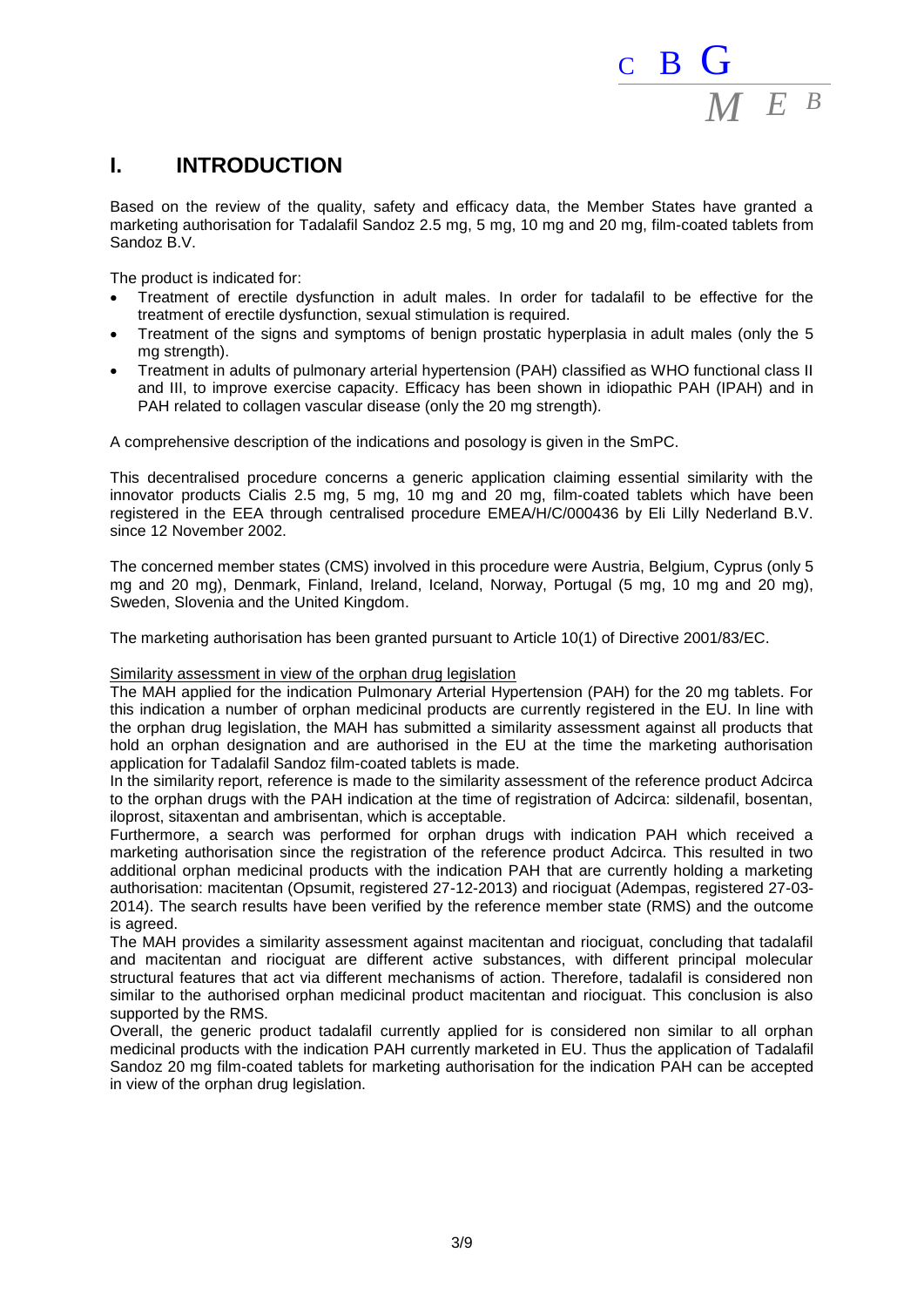

# **II. QUALITY ASPECTS**

## **II.1 Introduction**

Tadalafil Sandoz 2.5 mg is a ochre to yellow coloured, round shaped film-coated tablet debossed with "2.5" on one side and plain on the other side.

Tadalafil Sandoz 5 mg is a ochre to yellow, oval shaped film-coated tablet debossed with "5" on one side and plain on the other side.

Tadalafil Sandoz 10 mg is a ochre to yellow, oval shaped film-coated tablet. One one side it is scored and debossed with "1" on the left side of the score and with "0" on the right side of the score. The other side is plain. The tablet can be divided into equal halves.

Tadalafil Sandoz 20 mg is a ochre to yellow, oval shaped film-coated tablet. One on side it is scored and debossed with "2" on the left side of the score and with "0" on the right side of the score. The other side is plain. The tablet can be divided into equal halves.

Each film-coated tablet contains 2.5 mg, 5 mg, 10 mg or 20 mg tadalafil.

The film-coated tablets are packed in Alu-Alu(Al-OPA/Al/PVC), PVC/ACLAR/PVC-Al or PVC/ACLAR/PVdC/PVC-Al blisters

The excipients are:

*Tablet core*: lactose monohydrate, sodium laurilsilfate, povidone K-12, crospovidone (type B) and sodium stearyl fumarate

*Tablet coating*: polyvinyl alcohol, macrogol 3350, titanium dioxide (E171), talc, yellow iron oxide (E172)

The four different tablet strengths have a fully dose proportional composition.

## **II.2 Drug Substance**

The active substance is tadalafil, an established active substance described in the European Pharmacopoeia (Ph.Eur.). Tadalafil is a white or almost white powder. It is practically insoluble in water, freely soluble in dimethyl sulfoxide and slightly soluble in methylene chloride. Tadalafil can exist in different crystalline forms and an amorphous from and exhibits polymorphism. The manufacturer consistently produces the anhydrous form-1.

The CEP procedure is used for the active substance. Under the official Certification Procedures of the EDQM of the Council of Europe, manufacturers or suppliers of substances for pharmaceutical use can apply for a certificate of suitability concerning the control of the chemical purity and microbiological quality of their substance according to the corresponding specific monograph, or the evaluation of reduction of Transmissible Spongiform Encephalopathy (TSE) risk, according to the general monograph, or both. This procedure is meant to ensure that the quality of substances is guaranteed and that these substances comply with the Ph.Eur.

#### Manufacturing process

A CEP has been submitted; therefore no details on the manufacturing process have been included.

### Quality control of drug substance

The active substance specification is considered adequate to control the quality. It meets the requirements of the monograph in the Ph.Eur. and additional requirements of the CEP, including tests for identity, heavy metals and residual solvents that have been adopted from the specification of the supplier and additional in-house tests for particle size, bulk- and tapped density. Batch analytical data demonstrating compliance with this specification have been provided for two batches.

#### Stability of drug substance

The active substance is stable for 60 months when stored under the stated conditions. Assessment thereof was part of granting the CEP and has been granted by the EDQM.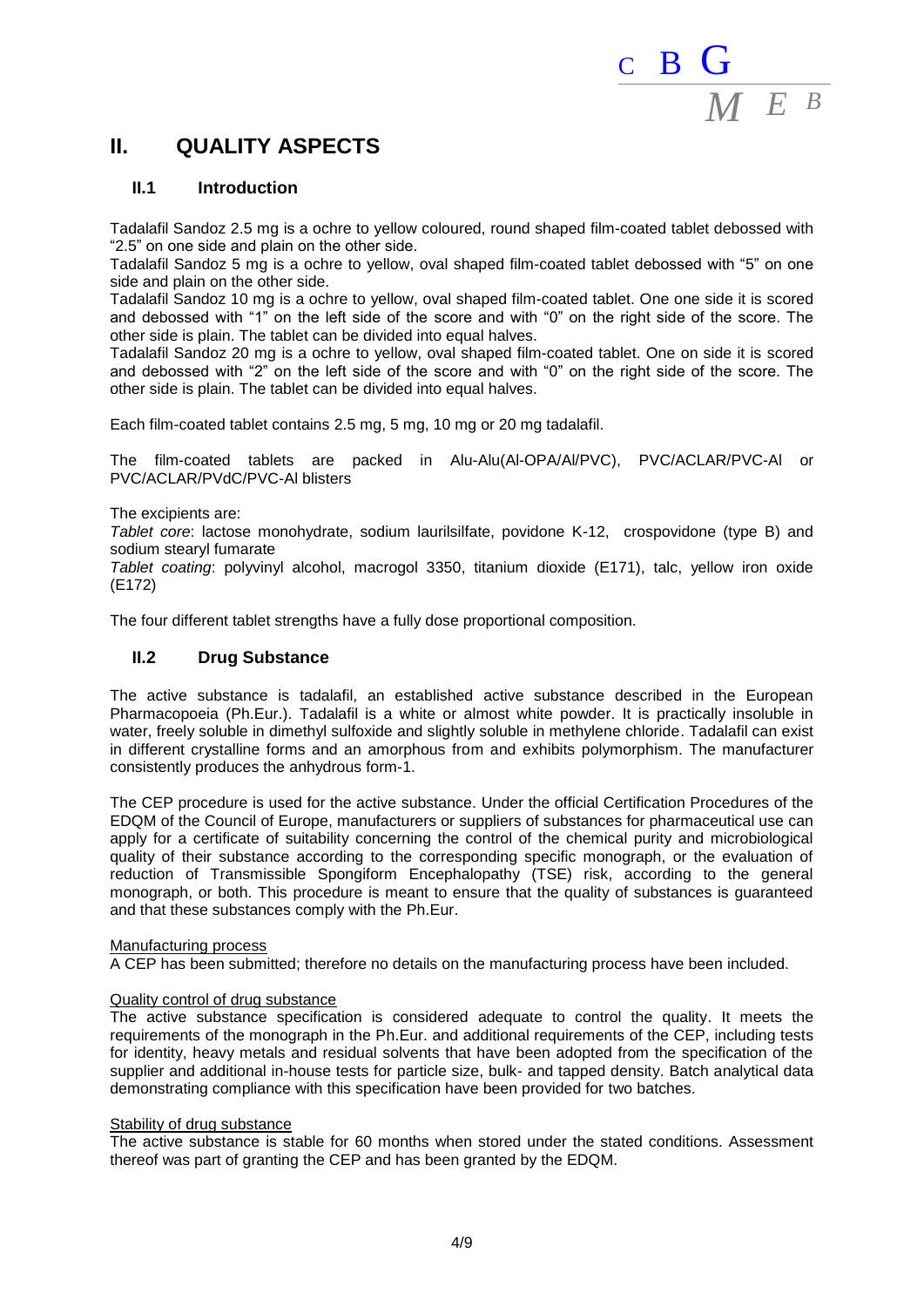

## **II.3 Medicinal Product**

#### Pharmaceutical development

The product is an established pharmaceutical form and its development is adequately described in accordance with the relevant European guidelines. The choice of excipients is justified and their functions explained. The main development studies were the characterisation of the reference product, optimisation of the excipient levels in the formulation and the performance of comparative dissolution studies. The choices of the packaging and manufacturing are justified.

A bioequivalence study under fasted conditions has been performed with the 20 mg strength. The dissolution studies showed similarity in dissolution between the test product and the reference product. For the additional strengths a biowaiver has been requested and has been justified based on *in vitro* dissolution data. The MAH has sufficiently demonstrated that this discrepancy was due to poor dissolution of the active substance and was not drug product related. The pharmaceutical development of the product has been adequately performed.

#### Manufacturing process

The main steps of the manufacturing process are premixing, wet granulation, drying, milling, blending, compression, coating and packaging. The manufacturing process has been adequately validated according to relevant European guidelines. Process validation data on the product has been presented for two pilot scaled batches of the 2.5 mg, 5 mg and 10 mg strengths and three pilot scaled batches for the 20 mg strength. The product is manufactured using conventional manufacturing techniques. Process validation for full scaled batches will be performed post authorisation.

#### Control of excipients

All excipients comply with their Ph.Eur. monographs except the film-coating material, which is controlled according to an in-house specification. The specifications are acceptable.

#### Quality control of drug product

The finished product specifications are adequate to control the relevant parameters for the dosage form. The specification includes tests for appearance, identity, dissolution, uniformity of dosage units, assay, optical purity, related substances, microbiological quality, loss on drying and uniformity of mass for subdivided parts (only 10 mg and 20 mg products). Except for optical purity and related substances, the release and shelf-life requirements are identical. Limits in the specification have been justified and are considered appropriate for adequate quality control of the product.

Satisfactory validation data for the analytical methods have been provided. Batch analytical data from three pilot scale batches per strength from the proposed production site have been provided, demonstrating compliance with the specification.

#### Stability of drug product

Stability data on the product has been provided for two pilot scaled batches of the 2.5 mg, 5 mg and 10 mg strengths and three pilot scaled batches for the 20 mg strength stored at 25°C/60% RH (24 months) and 40°C/75% RH (6 months). The conditions used in the stability studies are according to the ICH stability guideline. The batches were stored in the proposed packaging. Except for a slight increase in impurities at accelerated storage conditions and some variability in some of the test parameters, the stability data showed no clear trends or changes at both storage conditions. Results of a formal photostability study showed that the drug product was not sensitive to light exposure when directly exposed. Based on the presented stability data, the proposed shelf-life of 24 months without any special storage requirements is justified.

#### Specific measures concerning the prevention of the transmission of animal spongiform encephalopathies

Specific measures for the prevention of the transmission of animal spongiform encephalopathies Lactose monohydrate is of animal origin. Compliance with the Note for Guidance on Minimising the Risk of Transmitting Animal Spongiform Encephalopathy Agents via Medicinal Products has been confirmed.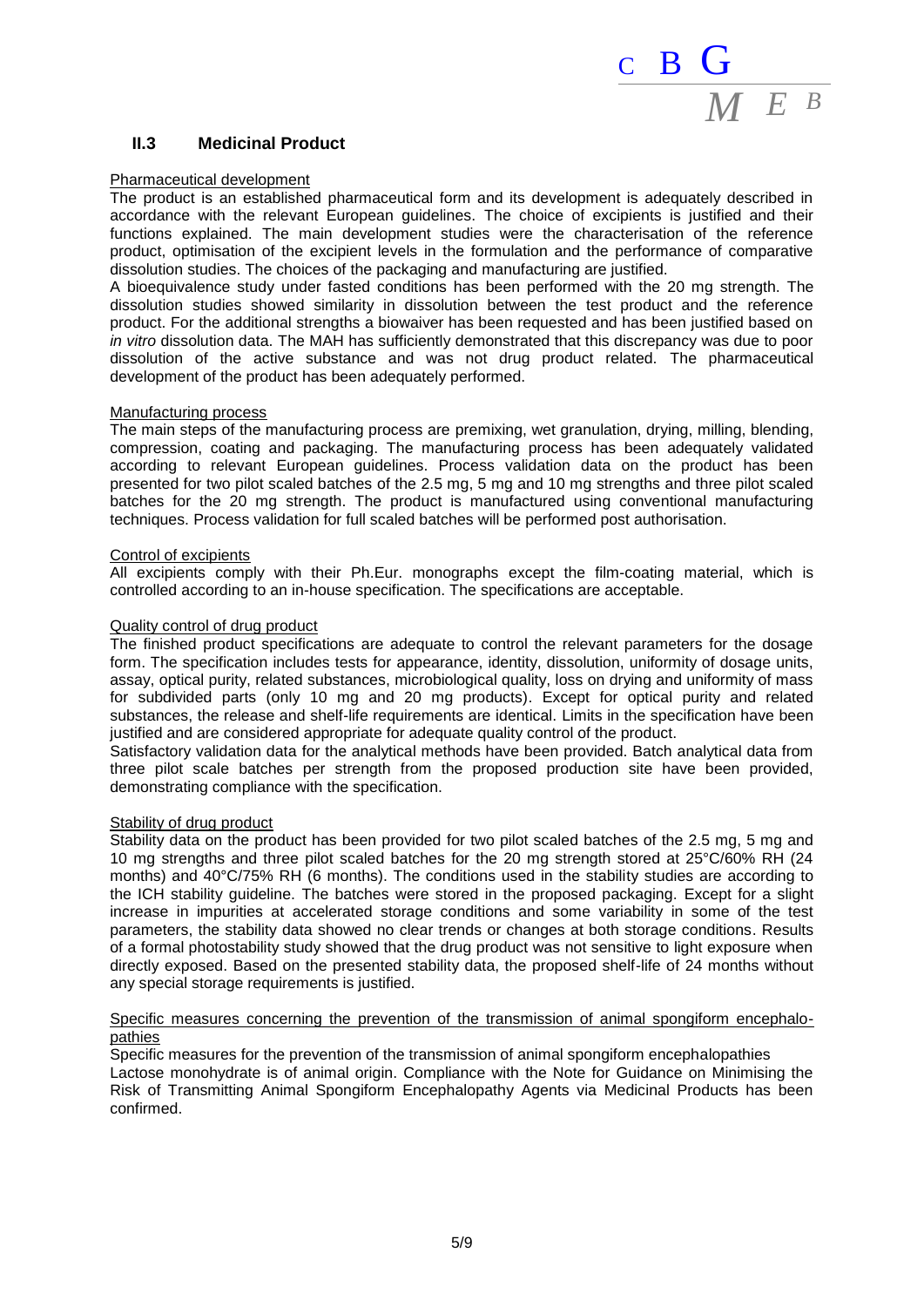

## **II.4 Discussion on chemical, pharmaceutical and biological aspects**

Based on the submitted dossier, the member states consider that Tadalafil Sandoz has a proven chemical-pharmaceutical quality. Sufficient controls have been laid down for the active substance and finished product.

No post-approval commitments were made.

# **III. NON-CLINICAL ASPECTS**

## **III.1 Ecotoxicity/environmental risk assessment (ERA)**

Since Tadalafil Sandoz is intended for generic substitution, this will not lead to an increased exposure to the environment. An environmental risk assessment is therefore not deemed necessary.

## **III.2 Discussion on the non-clinical aspects**

This product is a generic formulation of Cialis which is available on the European market. Reference is made to the preclinical data obtained with the innovator product. A non-clinical overview on the pharmacology, pharmacokinetics and toxicology has been provided, which is based on up-to-date and adequate scientific literature. The overview justifies why there is no need to generate additional nonclinical pharmacology, pharmacokinetics and toxicology data. Therefore, the member states agreed that no further non-clinical studies are required.

# **IV. CLINICAL ASPECTS**

### **IV.1 Introduction**

Tadalafil is a well-known active substance with established efficacy and tolerability.

A clinical overview has been provided, which is based on scientific literature. The overview justifies why there is no need to generate additional clinical data. Therefore, the member states agreed that no further clinical studies are required.

For this generic application, the MAH has submitted four bioequivalence studies, which are discussed below.

## **IV.2 Pharmacokinetics**

The MAH conducted bioequivalence studies in which the pharmacokinetic profile of the test product Tadalafil Sandoz 20 mg (Sandoz B.V., the Netherlands) is compared with the pharmacokinetic profile of the reference product 20 mg (Eli Lilly Nederland B.V., the Netherlands).

The choice of the reference product in the bioequivalence study is justified as the reference product was authorised in the EU through a centralised procedure.

The formula and preparation of the bioequivalence batch is identical to the formula proposed for marketing.

### Biowaiver

The following criteria for extrapolation of the results obtained in the bioequivalence studies for the 20 mg to the 5 mg and 10 mg tablets have been fulfilled:

- the formulations are dose proportional.
- the formulations are manufactured by the same manufacturer and manufacturing process.
- tadalafil shows linear pharmacokinetics over the therapeutic dose range of 2.5 20 mg.
- comparable dissolution has been shown at pH 1.2, 4.5 and 6.8 using the same dose; the f2 factor was above 50 in all cases.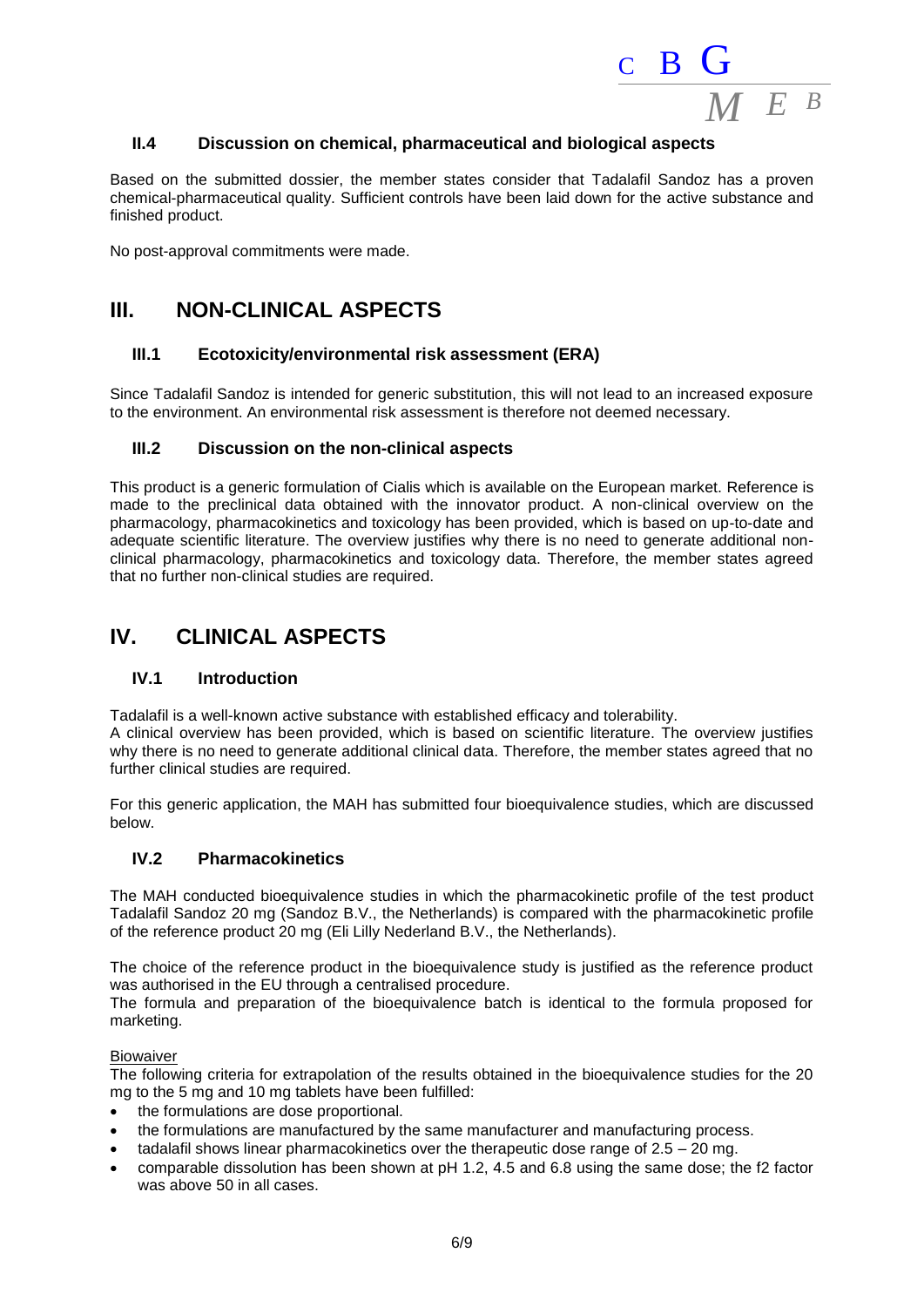

Bioequivalence study: 20 mg under fasted conditions

#### *Design*

A open-label, balanced, randomised, single-dose, two-treatment, two-sequence, two-period, crossover bioequivalence study was carried out under fasted conditions in 20 healthy male subjects, aged 22-54 years. Each subject received a single dose (20 mg) of one of the 2 tadalafil formulations. The tablet was orally administered with 240 ml water after an overnight fast. There were 2 dosing periods, separated by a washout period of 14 days.

Blood samples were collected pre-dose and at 0.33, 0.67, 1, 1.33, 1.67, 2, 2.33, 2.67, 3, 3.5, 4, 4.5, 5, 6, 8, 12, 24, 36, 48, 60 and 72 hours after administration of the products.

The design of the study is acceptable. Tadalafil can be taken regardless of food, according to the SmPC.

#### *Analytical/statistical methods*

The analytical method has been adequately validated and is considered acceptable for analysis of the plasma samples. The methods used in this study for the pharmacokinetic calculations and statistical evaluation are considered acceptable.

#### *Results*

Two subjects withdrew consent due to personal reasons and one subject was withdrawn due to an adverse event. Therefore, 17 subjects were eligible for pharmacokinetic analysis.

Table 1. Pharmacokinetic parameters (non-transformed values; arithmetic mean  $\pm$  SD,  $t_{max}$ (median, range)) of 20 mg tadalafil under fasted conditions.

| <b>Treatment</b>                                                                       | $AUC_{0-72}$                                                                        | $AUC_{0-\infty}$ | $C_{\text{max}}$ | $t_{\rm max}$         | $t_{1/2}$  |  |  |  |
|----------------------------------------------------------------------------------------|-------------------------------------------------------------------------------------|------------------|------------------|-----------------------|------------|--|--|--|
| $N=25$                                                                                 | ng.h/ml                                                                             | ng.h/ml          | ng/ml            |                       |            |  |  |  |
| <b>Test</b>                                                                            | 7706 ± 2566                                                                         | $9065 \pm 3805$  | $293 \pm 45$     | 3.0<br>$(1.33 - 4.5)$ | $23 \pm 8$ |  |  |  |
|                                                                                        |                                                                                     |                  |                  |                       |            |  |  |  |
| <b>Reference</b>                                                                       | $8649 \pm 3254$                                                                     | $10129 \pm 4712$ | $328 \pm 91$     | 3.0                   | $23 \pm 8$ |  |  |  |
|                                                                                        |                                                                                     |                  |                  | $(0.67 - 5.0)$        |            |  |  |  |
| <b>*Ratio (90%</b>                                                                     | 0.90                                                                                |                  | 0.91             |                       |            |  |  |  |
| CI)                                                                                    | $(0.83 - 0.98)$                                                                     |                  | $(0.84 - 0.99)$  |                       |            |  |  |  |
|                                                                                        |                                                                                     |                  |                  |                       |            |  |  |  |
| CV(%)                                                                                  | 14.1                                                                                |                  | 14.3             |                       |            |  |  |  |
|                                                                                        |                                                                                     |                  |                  |                       |            |  |  |  |
|                                                                                        | $AUC_{0}$ area under the plasma concentration-time curve from time zero to infinity |                  |                  |                       |            |  |  |  |
| $AUC_{0.72}$ area under the plasma concentration-time curve from time zero to 72 hours |                                                                                     |                  |                  |                       |            |  |  |  |
| maximum plasma concentration<br>$C_{\text{max}}$                                       |                                                                                     |                  |                  |                       |            |  |  |  |
| time for maximum concentration<br>$t_{\text{max}}$                                     |                                                                                     |                  |                  |                       |            |  |  |  |
| half-life<br>$t_{1/2}$                                                                 |                                                                                     |                  |                  |                       |            |  |  |  |
| ∣ CV<br>coefficient of variation                                                       |                                                                                     |                  |                  |                       |            |  |  |  |

*\*ln-transformed values* 

#### Conclusion on bioequivalence study

The 90% confidence intervals calculated for AUC0-t and  $C_{\text{max}}$  are within the bioequivalence acceptance range of 0.80 – 1.25. Based on the submitted bioequivalence studies Tadalafil Sandoz is considered bioequivalent with Cialis.

The MEB has been assured that the bioequivalence study has been conducted in accordance with acceptable standards of Good Clinical Practice (GCP, see Directive 2005/28/EC) and Good Laboratory Practice (GLP, see Directives 2004/9/EC and 2004/10/EC).

The results of study 2013-3225 with the 20 mg formulation can be extrapolated to other strengths 2.5 mg, 5 mg, and 10 mg, according to conditions in Guideline on the Investigation of Bioequivalence CPMP/EWP/QWP/1401/98 Rev. 1/Corr\*, section 4.1.6.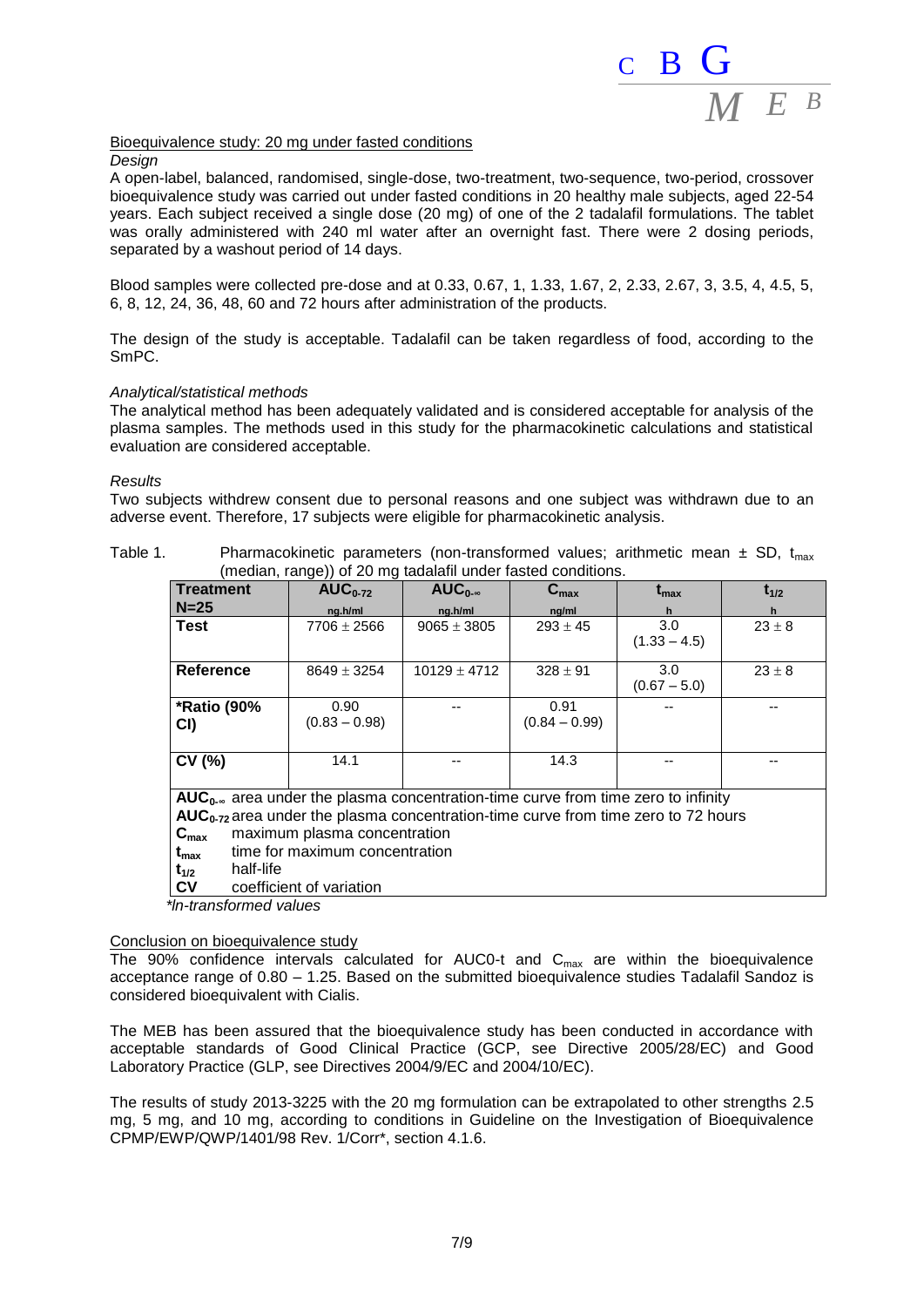

## **IV.3 Risk Management Plan**

The MAH has submitted a risk management plan, in accordance with the requirements of Directive 2001/83/EC as amended, describing the pharmacovigilance activities and interventions designed to identify, characterise, prevent or minimise risks relating to Tadalafil Sandoz.

Summary table of safety concerns as approved in RMP:

| Important identified risks | Prolonged and painful erection (priapism)<br>Low blood pressure (hypotension<br>increased hypotensive effect) |  |  |  |  |  |
|----------------------------|---------------------------------------------------------------------------------------------------------------|--|--|--|--|--|
| Important potential risks  | Non-arteritic anterior ischaemic optic<br>neuropathy (NAION)<br>Sudden hearing loss                           |  |  |  |  |  |
| Missing information        | Use in older patients ( $\geq$ 65 years)                                                                      |  |  |  |  |  |

The member states agreed that routine pharmacovigilance activities and routine risk minimisation measures are sufficient for the risks and areas of missing information.

## **IV.4 Discussion on the clinical aspects**

For this authorisation, reference is made to the clinical studies and experience with the innovator product Cialis. No new clinical studies were conducted. The MAH demonstrated through a bioequivalence study that the pharmacokinetic profile of the product is similar to the pharmacokinetic profile of this reference product. Risk management is adequately addressed. This generic medicinal product can be used instead of the reference product.

## **V. USER CONSULTATION**

A bridging report was provided to support the readability of the package leaflet (PL) for Tadalafil Sandoz. The MAH has indicated that the wording of the PL is in line with that of the reference product Cialis, which is a centrally authorised product. Furthermore, the format of the leaflet is similar to that of other user tested leaflets of the MAH. Altogether, the Member States consider the bridging for user testing acceptable.

## **VI. OVERALL CONCLUSION, BENEFIT/RISK ASSESSMENT AND RECOMMENDATION**

Tadalafil Sandoz 2.5 mg, 5 mg, 10 mg and 20 mg, film-coated tablets have a proven chemicalpharmaceutical quality and are generic forms of Cialis 2.5 mg, 5 mg, 10 mg and 20 mg, film-coated tablets. Cialis is a well-known medicinal product with an established favourable efficacy and safety profile.

Bioequivalence has been shown to be in compliance with the requirements of European guidance documents.

The Board followed the advice of the assessors.

There was no discussion in the CMD(h). Agreement between member states was reached during a written procedure. The member states, on the basis of the data submitted, considered that essential similarity has been demonstrated for Tadalafil Sandoz with the reference product, and have therefore granted a marketing authorisation. The decentralised procedure was finalised with a positive outcome on 10 November 2016.